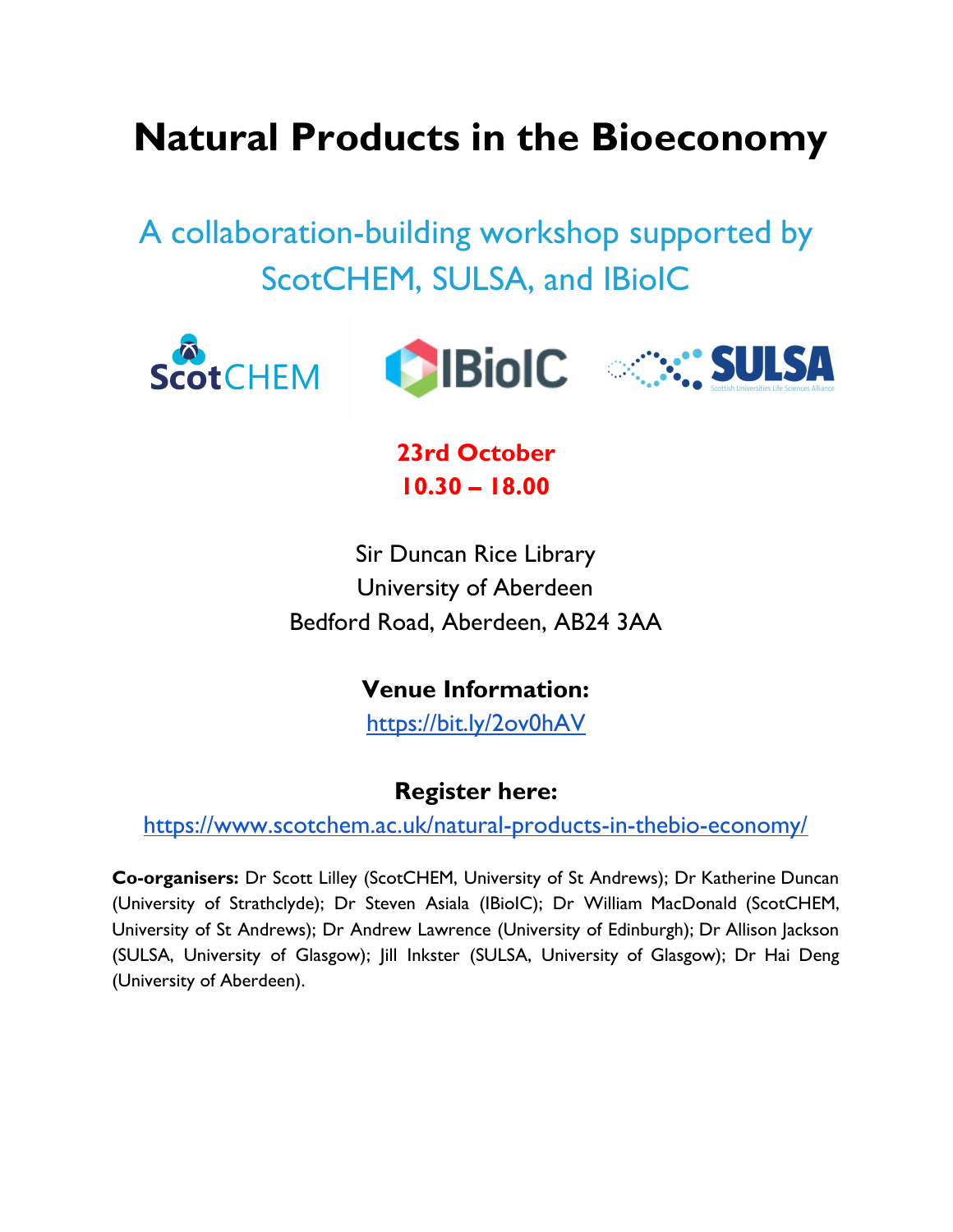# **Meeting Schedule**

| $10.30 - 10.50$ | Coffee and Registration                                                                                                         |
|-----------------|---------------------------------------------------------------------------------------------------------------------------------|
| $10.50 - 11.00$ | <b>Welcome and Introductions</b>                                                                                                |
|                 | Dr Bill MacDonald, CEO, ScotCHEM                                                                                                |
| $11.00 - 11.20$ | <b>Prof Marcel Jaspars - University of Aberdeen</b><br>Modifying and Utilising Natural Products from Extremophiles              |
| $11.20 - 11.40$ | Dr Sharon Versteeg - Scientist, Ingenza                                                                                         |
| $11.40 - 12.00$ | <b>Dr Daniel Swan - NCIMB</b><br>NCIMB's culture collection as a resource for natural product discovery                         |
| $12:00 - 12:15$ | Six selected flash presentations (two minutes each)                                                                             |
| $12.15 - 13.00$ | <b>Structured speed networking</b>                                                                                              |
| $13.00 - 14.00$ | <b>Lunch and ECR poster session</b>                                                                                             |
| $14.00 - 14.20$ | <b>Dr Karl Burgess - University of Edinburgh</b><br>Applications of Metabolomics in Natural Product Analysis and Development    |
| $14.20 - 14.40$ | <b>Neil Parry - Unilever</b><br>Building the biobased supply chains - examples from Homecare and the future<br>material demands |
| $14.40 - 15.00$ | <b>Prof Rebecca Goss - University of St Andrews</b>                                                                             |
| $15.00 - 15.20$ | <b>Dr Nicola Crowhurst, GSK</b><br>Strain Improvement for Antibiotic Production                                                 |
| $15.20 - 15.40$ | Dr Dianne Irwin, Syngenta<br>Using natural products to invent new chemicals for crop protection                                 |